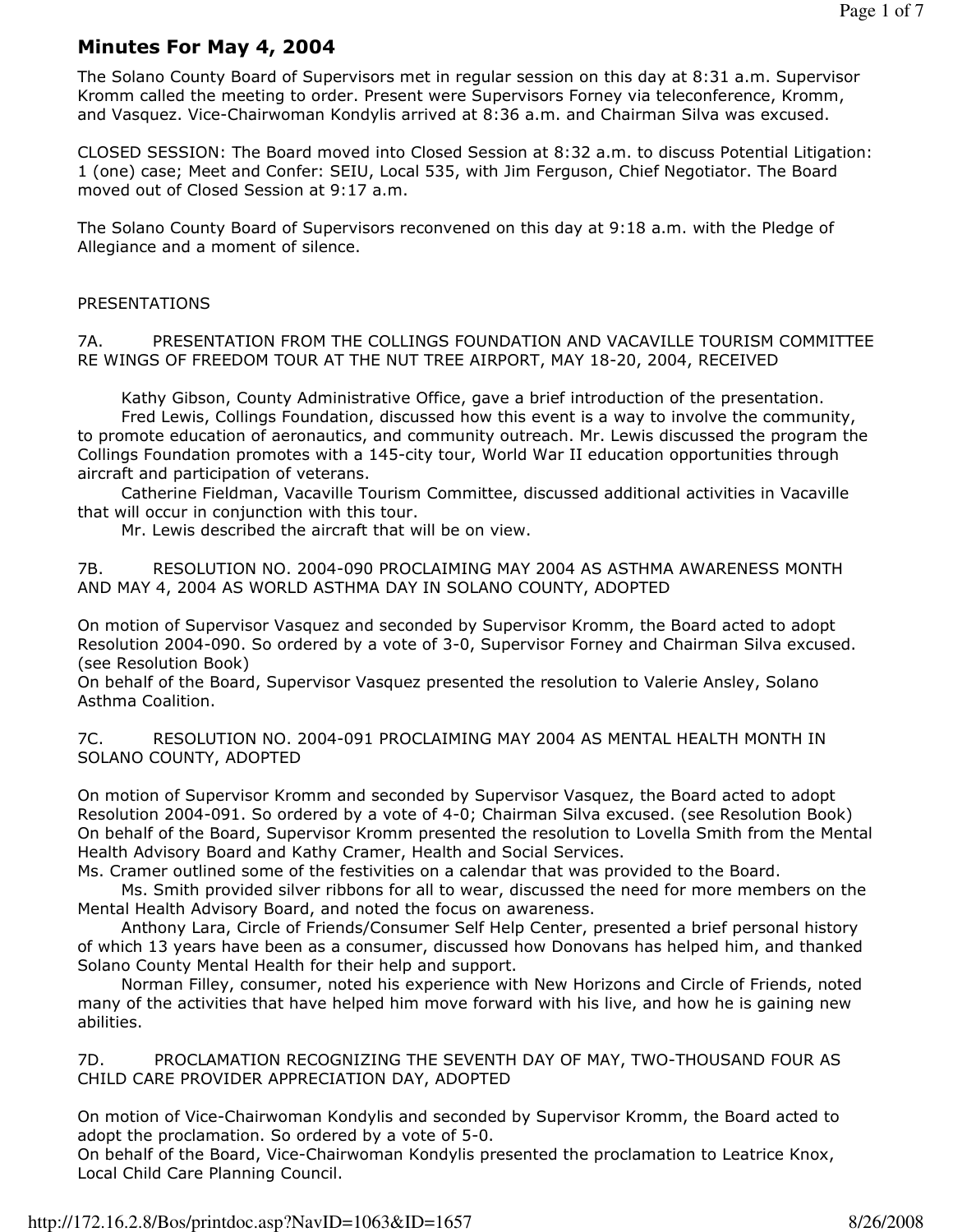Ms. Knox noted have privileged she is to have a job that she loves, and suggested at the County level to have Mental Health Workers visit childcare providers to work with the children.

ITEMS FROM THE FLOOR

## UPDATE ON THE KINDER MORGAN FUEL SPILL IN SUISUN MARSH

 Terry Schmidtbauer, Department of Environmental Management, presented a brief background on the Kinder Morgan Pipeline, noted April 27, 2004 Kinder Morgan experienced a loss in pressure on the pipeline, the sequence of events in detecting the spill, the extent of the spill, repairs, cleanup, other agency involvement, affects on wildlife, and continuing testing to determine extent of any underground contamination.

 There was a brief discussion regarding the vital work done by the Suisun Resource Conservation District to contain the spill, notification requirements, and other spills in the County.

#### PUBLIC COMMENT ON CONSENT CALENDAR

13. Approval of Minutes: Board of Supervisors April 6, 2004

 Donald Tipton, Vallejo, voiced concern regarding the report by County Counsel on action taken in Closed Session, and the omission of who the impending action was to be taken against.

 County Counsel Dennis Bunting noted the discretion of the Board on revealing the name. APPROVAL OF AGENDA

On motion of Supervisor Vasquez and seconded by Supervisor Kromm, the Board acted to approve the submitted Agenda, incorporated herein by reference, with the following modifications:

#### 17. Human Resources:

 Approval of an amendment to the Joint Powers Agreement creating the County Supervisors Association of California (CSAC) Excess Insurance Authority to permit coverage for nonprofit entities whose purpose is to benefit a member or for a member in combination with other public agencies, removed from the Consent Calendar.

So ordered by a vote of 4-0; Chairman Silva excused.

#### CONSENT CALENDAR

On motion of Supervisor Vasquez and seconded by Supervisor Kromm, the Board acted to approve the following Consent Calendar items by a vote of 4-0; Chairman Silva excused.

13. MINUTES OF THE BOARD OF SUPERVISORS MEETING OF APRIL 6, 2004, as outlined in the Agenda Submittal from the Clerk of the Board dated May 4, 2004, incorporated herein by reference, approved.

14. PROCLAMATION HONORING CONGRESSMAN GEORGE MILLER, as outlined in the Agenda Submittal from Supervisor Kromm dated May 4, 2004, incorporated herein by reference, approved.

15. LETTER TO GOVERNOR SCHWARZENEGGER RECOMMENDING PRESERVATION OF PROBATION TEMPORARY ASSISTANCE FOR NEEDY FAMILIES (TANF), as outlined in the Agenda Submittal from the County Administrator's Office dated May 4, 2004, incorporated herein by reference, approved and Chairman authorized to sign said letter on behalf of Solano County.

16. AGREEMENT WITH HARRIS CORPORATION RE DIGITAL MICROWAVE EQUIPMENT AND SERVICES, as outlined in the Agenda Submittal from the County Administrator's Office dated May 4, 2004, incorporated herein by reference, approved and County Administrator authorized to execute the contract and any amendments up to 10% of the contract amount.

18. AMENDMENT TO AGREEMENT WITH ESTELITA MARQUEZ-FLOYD, M.D. RE PSYCHIATRIC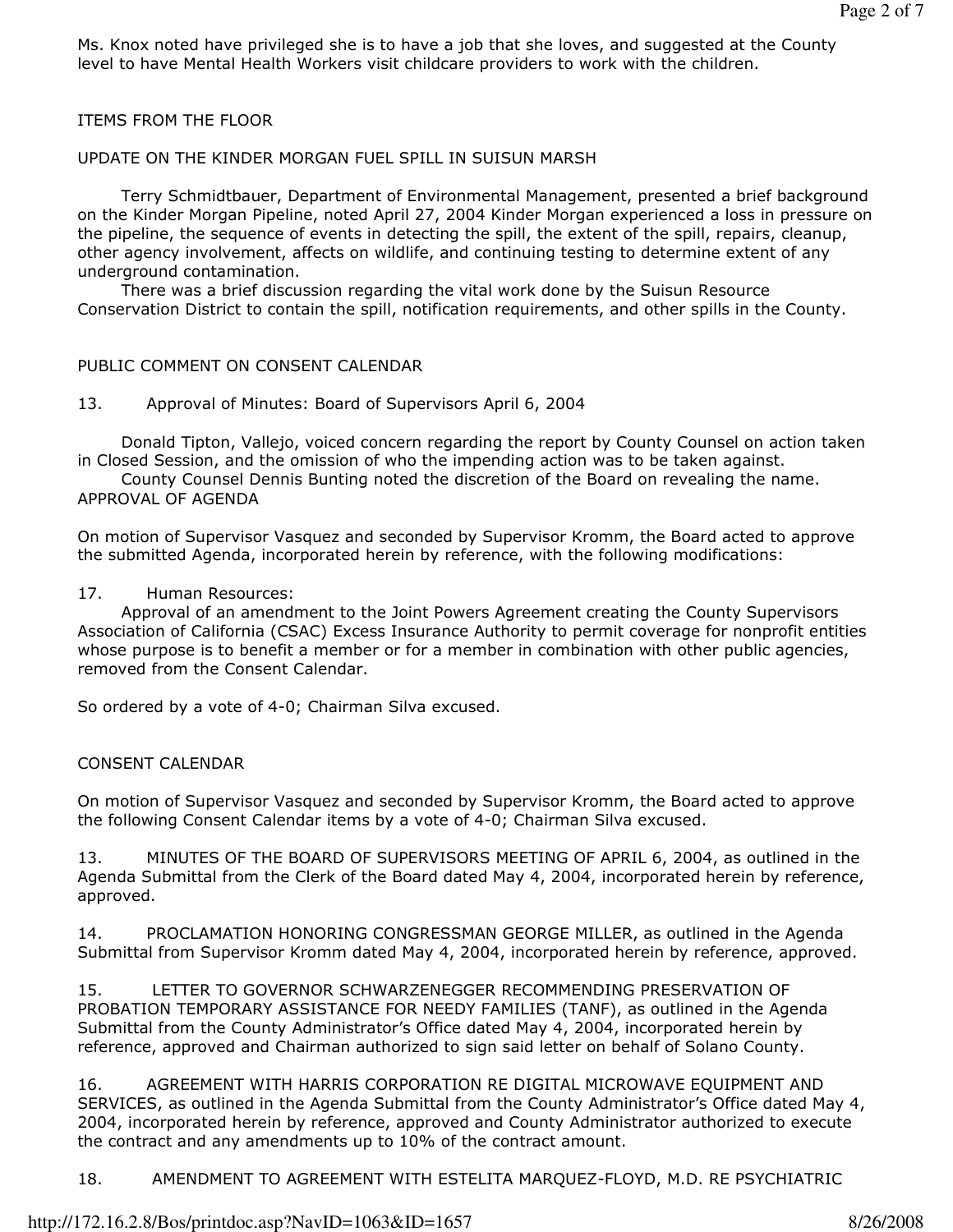SERVICES TO EMOTIONALLY DISTURBED CHILDREN, as outlined in the Agenda Submittal from Health and Social Services dated May 4, 2004, incorporated herein by reference, approved and Chairman authorized to sign said contract on behalf of Solano County.

19A. AGREEMENT WITH PRINTING NETWORKING MAILING INFORMATION TECHNOLOGY RE BULK MAILING SERVICES, as outlined in the Agenda Submittal from the Department of Child Support Services dated May 4, 2004, incorporated herein by reference, approved and Chairman authorized to sign said contract on behalf of Solano County.

19B. APPROPRIATION TRANSFER IN THE AMOUNT OF \$180,000 FROM SALARY SAVINGS TO SERVICES & SUPPLIES AND APPROPRIATION TRANSFER IN THE AMOUNT OF \$97,965 FROM UNANTICIPATED REVENUE TO SERVICES & SUPPLIES, as outlined in the Agenda Submittal from the Department of Child Support Services dated May 4, 2004, incorporated herein by reference, approved.

20. RESOLUTION NO. 2004-092 FOR THE ALLOCATION OF FISCAL YEAR 2004-05 TRANSPORTATION DEVELOPMENT ACT ARTICLE 3 PEDESTRIAN/BICYCLE PROJECT FUNDING, adopted. (see Resolution Book)

**ORDERS** 

17. AMENDMENT TO THE JOINT POWERS AGREEMENT CREATING THE COUNTY SUPERVISORS ASSOCIATION OF CALIFORNIA (CSAC) EXCESS INSURANCE AUTHORITY, APPROVED

The Board was provided with an Agenda Submittal from Human Resources dated May 4, 2004, incorporated herein by reference, regarding insurance coverage for nonprofit entities working for the County.

Responding to questions posed by Vice-Chairwoman Kondylis regarding what this is for, Risk/Safety Officer William Sorrick, noted this insurance coverage is for groups organized for the direct benefit of the County member in the insurance authority.

On motion of Vice-Chairwoman Kondylis and seconded by Supervisor Kromm, the Board acted to approve the amendment to the CSAC Excess Insurance Authority Joint Powers Agreement. So ordered by a vote of 4-0; Chairman Silva excused.

22. RESOLUTION NO. 2004-093 RECOMMENDING APPROPRIATE ACTION REGARDING ZONE PRICES AND SUPPORT OF LEGISLATION TO REVISE STATE AND NATIONAL REGULATIONS TO BETTER PROTECT PETROLEUM CONSUMERS, ADOPTED

Gail Feldman, County Administrator's Office, reviewed the information contained in the Agenda Submittal from her office dated May 4, 2004, incorporated herein by reference, regarding support of H.R. 1039 the Wholesale Motor Fuel Fairness and Competition Restoration Act.

 On motion of Supervisor Kromm and seconded by Supervisor Vasquez, the Board acted to adopt the resolution. So ordered by a vote of 4-0; Chairman Silva excused. (see Resolution Book)

23. THIRD QUARTER FINANCIAL REPORT, APPROVED

APPROPRIATION TRANSFER IN THE AMOUNT OF \$22,750 FROM HOMEACRES CONTINGENCY TO FUND OTHER PROFESSIONAL SERVICES FOR THE MERCY HOUSING AGREEMENT, APPROVED

 APPROPRIATION TRANSFER IN THE AMOUNT OF \$2,147,133 FROM DESIGNATED RESERVES INTO FUND BALANCE RE COMMUNICATION EQUIPMENT FOR THE COUNTY ADMINISTRATION CENTER AND AN OPERATING TRANSFER OUT TO THE LIBRARY FOR THE FAIRFIELD REMODEL PROJECT, APPROVED

 APPROPRIATION TRANSFER IN THE AMOUNT OF \$1,800 IN FUND BALANCE IN THE 1998 COP DEBT SERVICE FUND RE ADMINISTRATIVE FEES, APPROVED

RECEIVE UNANTICIPATED REVENUE FROM VARIOUS BUDGET UNITS, APPROVED

APPROPRIATION TRANSFER IN THE AMOUNT OF \$171,000 FROM SALARY SAVINGS TO FUND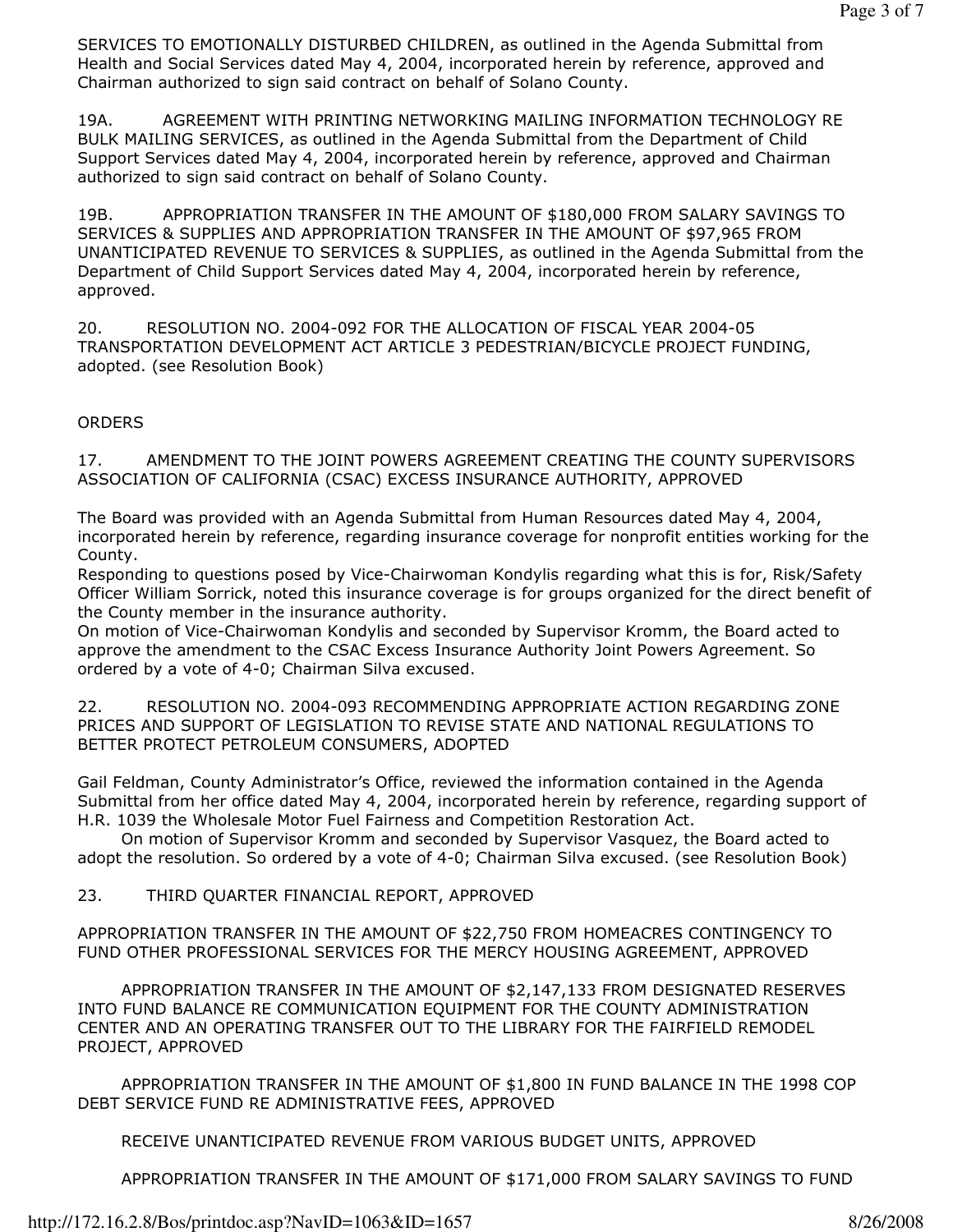COMPUTER SOFTWARE AND HARDWARE FOR THE OFFICE OF INFORMATION TECHNOLOGY, APPROVED

PURCHASE OF IBM XSERIES FLEX SYSTEM SERVICER, APPROVED

 RESOLUTION NO. 2004-094 AMENDING THE LIST OF NUMBERS AND CLASSIFICATIONS OF POSITIONS WITHIN SOLANO COUNTY (AGRICULTURE), ADOPTED

 RESOLUTION NO. 2004-095 AMENDING THE LIST OF NUMBERS AND CLASSIFICATIONS OF POSITIONS WITHIN SOLANO COUNTY (HEALTH AND SOCIAL SERVICES), ADOPTED

RESOLUTION NO. 2004-096 AMENDING THE LIST OF NUMBERS AND CLASSIFICATIONS OF POSITIONS WITHIN SOLANO COUNTY (HEALTH AND SOCIAL SERVICES/MENTAL HEALTH), ADOPTED

## RESOLUTION NO. 2004-097 AMENDING THE LIST OF NUMBERS AND CLASSIFICATIONS OF POSITIONS WITHIN SOLANO COUNTY (LIBRARY), ADOPTED

County Administrator Mike Johnson reviewed the information contained in the Agenda Submittal from his department dated May 4, 2004, incorporated herein by reference. Mr. Johnson noted the importance of the 3rd Quarter Report, reviewed recommendations one through twelve, discussed the good financial condition of the County, estimated Fund Balance \$19.3 million at the end of the FY 2003/04 that will become the financing for next fiscal year, reserves, the State budget, the economy, that a portion of the Vehicle License Fee (VLF) will be received, there will be no major structural changes in the budget, no major case load changes for County departments, actions being taken to counter act the "poison pill" regarding realignment funds for Health and Social Services, anticipation of the Governor's May revise to the State budget, the counties and cities working with the State on swapping property tax revenue and VLF revenue, and possible elimination of penalties assessed by the State on the Department of Child Support Services for FY 2004/05.

Supervisor Kromm expressed concern with a proposed two-year deal for local governments to up \$1.3 million for future protection legislation that would protect General Fund money and the ability of the Governor to still do programmatic cuts, and the good possibility of General Fund cuts next year, responding Mr. Johnson discussed the risks for counties and cities.

Vice-Chairwoman Kondylis discussed predictions for financial difficulties for the next few years, and the need to continue to provide essential services for the truly needy.

Donald Tipton, Vallejo, voiced concerns regarding unanticipated Prop 172 monies, the definition of Public Safety, and the loss of funds with the permanent Trailer Licenses and loss of VLF funds. Responding to these comments Mr. Johnson discussed the legislation authorizing the additional 1/2 cent sales tax to be dedicated to public safety, Proposition 172, and that Public Safety in the County includes the criminal justice system, the Sheriff, the District Attorney (DA), the Public Defense, and Probation. The majority of the funds go to the Sheriff and the DA.

 There was a brief discussion regarding the Position Allocation changes, and the changes in the Library as part of the reorganization of that department.

 Art Grubel, Executive Director SEIU Local 1280, commended the Board and the CAO for being prudent stewards of the County's money, and voiced concern that it is not clear in the report if there will be layoffs, and the need for notification on items that are meet and confer issues.

 A discussion followed regarding personnel changes in the Mid Year and 3rd Quarter Reports in the past, the Voluntary Time Off Program continuing, changes to the Position Allocation List, and addressing changes to the County budget over a twelve-month period.

 Vice-Chairwoman Kondylis posed questions regarding the \$494,000 Unanticipated Revenue from Prop 172 funds, and using the funds for contracted medical services for the jail, Mr. Johnson noted sales tax projections listed in the budget and the increased revenue that must be recognized so the department can spend those funds. John Taylor, County Administrator's Office, discussed the increased medical costs due to the additional time taken to implement the CMFG contract for medical services, the higher costs for use of the Nursing Registry Program, and pay increases for the Deputy Sheriffs.

 Responding to questions posed by Vice-Chairwoman Kondylis regarding impacts of the layoffs in Probation, impacts to the children, responding Chief Probation Officer Gemma Grossi noted the loss of a grant that funded a Senior Deputy position, the position works with high-level high-risk emotionally disturbed children. The funding ends June 30th and there is no way to backfill funding for this position. The children will be placed into the general caseloads that need specialized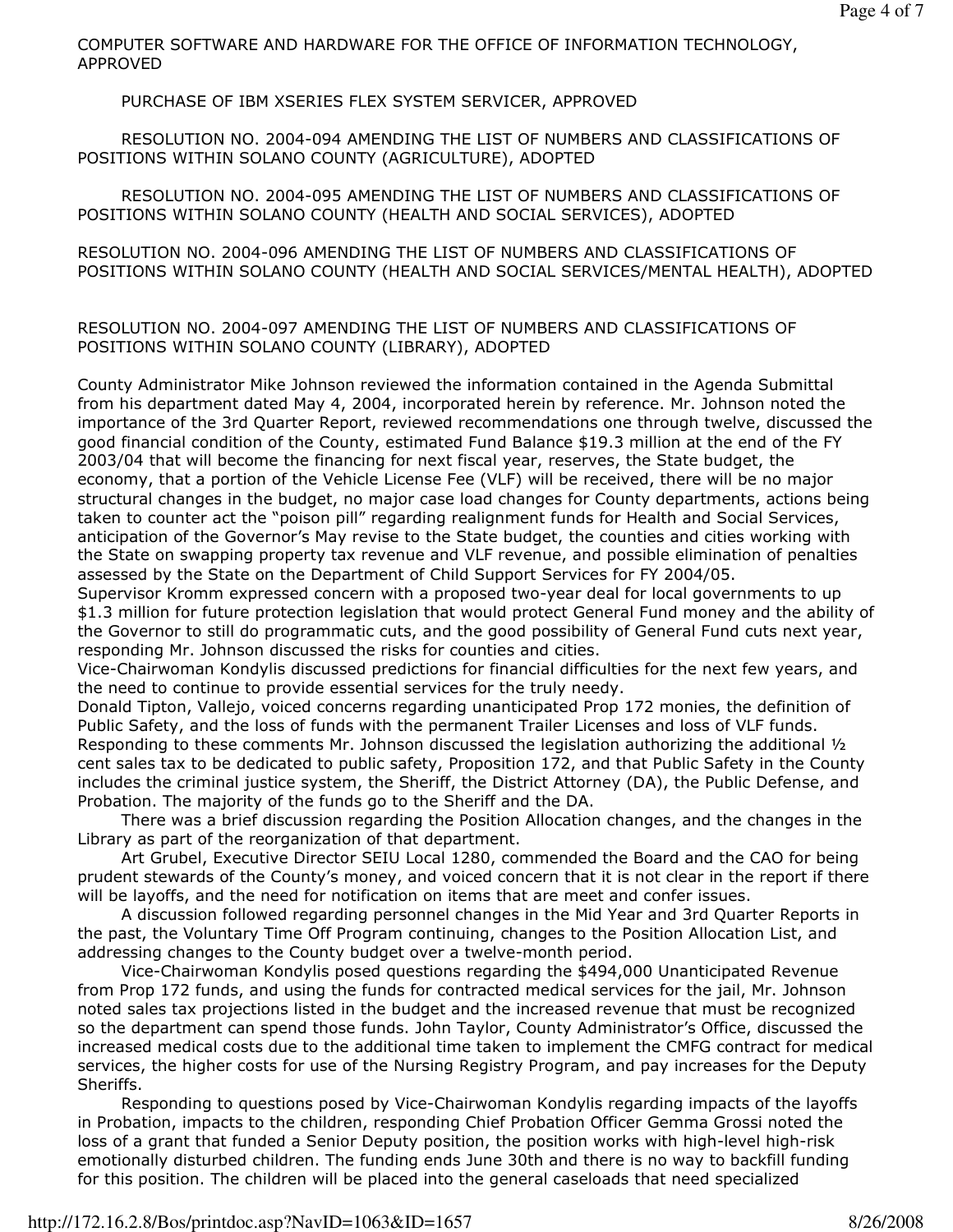attention. One Senior Deputy position will be eliminated, but there is a vacant journey level position open, and the least ranking Senior Deputy will be placed back into one of the vacant journey level positions. If all works out there will be reductions in positions, but with no one physically loosing their job. Ms. Grossi noted some services for these children will continue through Children's Mental Health, and further discussed the benefits of grant programs.

 Director of Health and Social Services Patrick Duterte discussed the State budget affects that will be devastating over the next two years, and working to reconstruct services.

Mr. Johnson discussed numerous limited-term positions that are funded by grants.

There was a short discussion regarding pilot and grant programs.

 Supervisor Kromm posed questions regarding overages in the Public Defenders Office, Mr. Johnson discussed retirement of the department head, interviewing of candidates, inconsistent information from Midyear to 3rd Quarter, and the interim department head. Mr. Taylor noted the day-to-day running of the department decisions are made in the department, and that the recommendations from Mid-Year were not institutionalized prior to the department manager leaving, the department should finish the year as projected, and discussed Public defense that could be a problem.

 Supervisor Kromm posed questions regarding Mental Health funding, Britt Ferguson, County Administrator's Office, summarized current Mental Health funding, the State borrowing program funds, discussed the AB3632 Entitlement Program, pending lawsuits for the State to pay or relieve the counties of the obligation to provide these services, and caseload increases doubled in one year. Mr. Ferguson further discussed responsibilities of the Office of Education to partially fund services, and assumptions used in the funding projections. County Counsel Dennis Bunting discussed increasing litigation and costs for AB3632 cases.

 Responding to questions posed by Supervisor Vasquez relative to AB3632 funding, Mr. Ferguson noted this year the County will receive a \$2.3 million IOU from the State minus the \$884,000 that we receive from the Office of Education, leaving a net difference of \$1,516,000 that will be the General Fund obligation for this year.

 There was a short discussion regarding the overall status of the Health and Social Services budget, and that the FY 2004/05 Budget document would be available by June 8, 2004.

 Supervisor Kromm discussed preparing the budget based on cash flow, responding Mr. Johnson noted the budget will be based on what we feel will be real. Supervisor Kromm feels the County should keep track of the funds the State has committed to pay back along with developing a policy relative to collecting the promise to pay funds internally and externally, when General Fund money has been used, on where the pay back dollars will go.

 Assistant County Administrator/Budget Officer Quang Ho discussed the informal policy regarding State revenue, when the actual money is received, if the General Fund is backfilled the costs, then the additional revenue will go to General Revenue. The funds are then used as discretionary revenue.

 Supervisor Kromm feels a policy statement should be included in the budget to provide more clarity and an understanding how this will work in the future.

 There was a brief discussion regarding reimbursement funds from the State after General Fund money was used to pay for the expenditure.

 On motion of Supervisor Vasquez and seconded by Supervisor Kromm, the Board acted to accept the Third Quarter Financial Report, to set the FY 2004/05 Budget Hearings to begin Monday June 28, 2004; to transfer funds from Homeacres Contingency for the Mercy Housing Contract; to transfer funds from Designated Reserves to fund communications equipment for the new County Administration Center and the Fairfield Library Remodel Project; transfer of fund balance in the 1998 COP Debt Service Fund for administrative fees; appropriation transfers listed in 6a through 6l; appropriation transfer from Salary Savings to fund computer equipment for Information Technology, purchase of IBM xSeries Flex System server, Resolution Nos. 2004-094 through 2004-097 dealing with staffing allocation changes, to approve continuing Voluntary Time Off Program, amend the Personnel and Salary Resolution, and to authorize the Auditor-Controller to transfer appropriations within a fund to cover year-end close out. So ordered by a vote of 4-0, Chairman Silva excused.

24. RESOLUTION NO. 2004-098 OF INTENTION TO PROVIDE 3% @ 50 FOR ELIGIBLE DEPUTY SHERIFF, SERGEANT SHERIFF, LIEUTENANT SHERIFF, CAPTAIN SHERIFF, UNDERSHERIFF AND **SHERIFF** 

ORDINANCE REGARDING PROVIDING 3% AT 50 FOR DEPUTY SHERIFFS ADOPTED ON FIRST READING; SECOND READING SET FOR MAY 25, 2004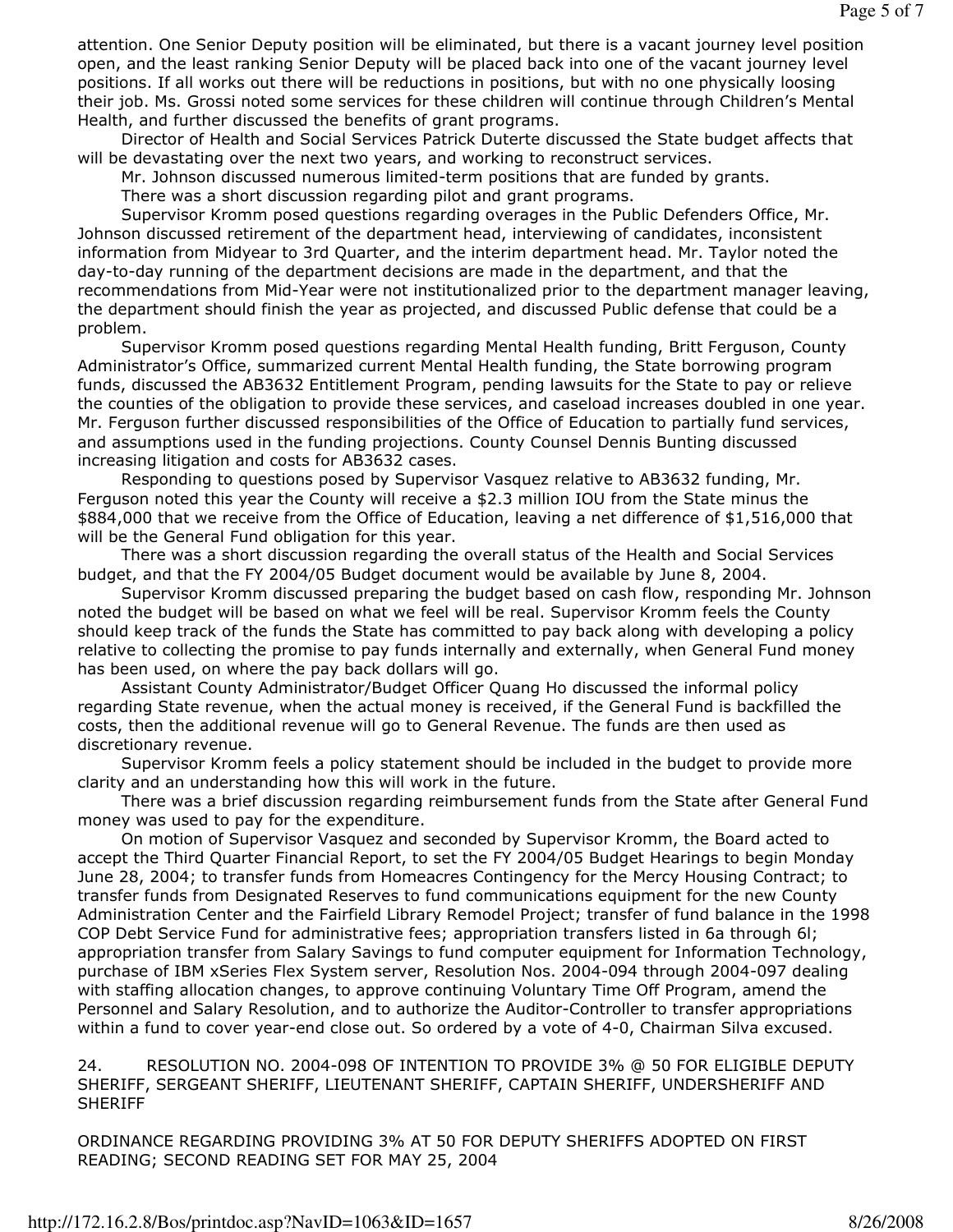Scheduled on the agenda for this day was consideration of a proposed ordinance, which would provide 3% at 50 for eligible Deputy Sheriff, Sergeant Sheriff, Lieutenant Sheriff, Captain Sheriff, Under-Sheriff and Sheriff.

On motion of Supervisor Vasquez and seconded by Supervisor Forney, the Board directed that the proposed ordinance be read by title only. So ordered by a vote of 3-0; Supervisor Kromm and Chairman Silva excused.

District Attorney David Paulson voiced concern that the agreement to provide the 3% at 50 for the DA Investigators is not being kept. Mr. Paulson requested the Board support legislation to include the DA Investigators in the Public Safety category that Senator Chesbro has agreed to carry. Mr. Paulson noted that historically the investigators do come from the Sheriff's Department, how critical the work is these investigators do, and asked the matter be placed on the agenda.

County Administrator Michael Johnson discussed the special legislation that was done for Shasta and Butte Counties, and determination by the Board to not pursue further legislation.

Supervisor Forney reiterated her position that since the rest of the bargaining unit had been approved for the 3% at 50 that the DA Investigators should be included.

Supervisor Kondylis noted that if there is not cost to the County and it is just a technicality, she would be willing to re-look at the matter.

Brook Byerley, Supervising DA Investigator, noted the effects to the department with not having the 3% at 50 with the loss of applicants, the loss of skilled staff, and requested Board support for this benefit.

Supervisor Kromm noted voting against the 3% at 50, this will cost the County money, and voiced concern with the safety rates with PERS approaching 20%.

On motion of Supervisor Vasquez and seconded by Supervisor Forney, the Board acted to adopted Resolution No. 2004-098, and the proposed Ordinance. So ordered by a vote of 3-1; Supervisor Kromm voted no and Chairman Silva was excused. (see Resolution Book)

Following a short discussion, Vice-Chairwoman Kondylis noted consensus to revisit the issue of 3% at 50 with the legislative report.

### 25. SOLANO COUNTY CHILD CARE PLANNING COUNCIL'S PROPOSED STATE BUDGET RECOMMENDATIONS FOR 2004-05: CHILD CARE AND DEVELOPMENT

The Board was provided with an Agenda Submittal from the Children's Network on behalf of the Solano County Child Care Planning Council dated May 4, 2004, incorporated herein by reference, regarding adoption of the Council's State Budget Recommendations for 2004-2005.

Vice-Chairwoman Kondylis noted the recommendation form the County Administrator's Office for endorsement of the general principle of supporting adequate childcare funding, but not specific language at this time.

Kim Johnson, Child Care Program Coordinator, noted the need to be specific on the recommendations to the legislature and the administration particularly on the CalWORKs Stage 3 childcare. Ms. Johnson discussed the tremendous impacts of the Stage 3 childcare, the lack of childcare options in the County, and the importance of making an impact with the Governor's budget.

Kathy Lago, Chair Childcare Planning Council, noted if a family is receiving services for subsidized childcare they will be affected by all the service area suggestions where funds could be cut, and the service provider will also be affected.

Kim Thomas, Children's Network, noted concern regarding the Stage 3 childcare because we are so heavily dependant on this program, if the County loses Stage 3 childcare there will be an increase in welfare roles and we will have to pay for childcare or for welfare; the position on this is consistent with the California Welfare Directors Association. Ms. Thomas thought that any budget cuts would be done in order of priorities, and thought that children's services would be cut last. Ms. Thomas discussed the Board policy of not back-filling State and Federal cuts, and wants to able to be clear on the criteria the Board has to apply in any given situation. Ms. Thomas would like the Board to take a stance to oppose cuts in Stage 3 childcare.

Vice-Chairwoman Kondylis noted the Board will do their best not to cut children's programs. Patrick Duterte, Chair California Welfare Director's Association (CWDA) Childcare Committee and Director of Health and Social Services, noted many consistencies of the Childcare Planning Council is with the CWDA, feels the recommendations relative to childcare are very good, but noted disagreement with the recommendations getting into the operational issues related to childcare. Mr. Duterte feels there should be a tiered system, services for 11 and 12 year olds should continue, discussed some assumptions in the governor's budget that are faulty, and overall the recommendations are good. Originally the Stage 3 program was not to be a long-term program, but